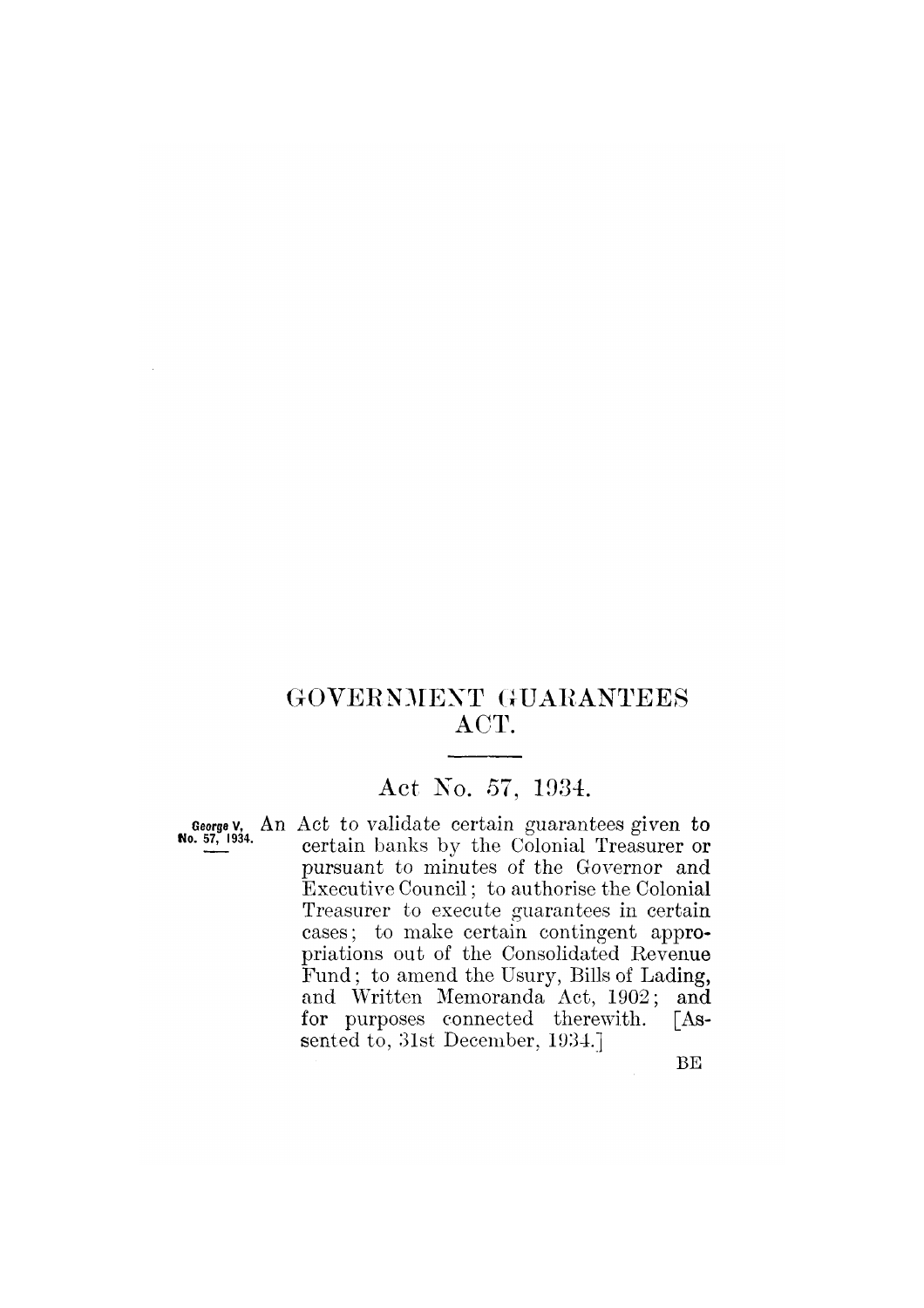No. 57, 1934. BE it enacted by the King's Most Excellent Majesty,<br>by and with the advice and consent of the Legislative Council and Legislative Assembly of New South Wales in Parliament assembled, and by the authority of the same, as follows :—

1. This Act may be cited as the "Government Short title. Guarantees Act, 1934."

2. (1) The action of the Governor and Executive Validation. Council or the Colonial Treasurer in authorising the giving of the guarantees set out in the Schedule to this Act is hereby validated and any such authorisation shall be deemed a guarantee by the Government notwithstanding that no formal instrument of guarantee has been executed.

(2) No guarantee so authorised shall be held to be void merely on the ground that the person by whom such guarantee was so authorised or given had no power to create a liability enforceable against the Government and to be discharged out of the Consolidated Revenue Fund.

3. (1) It shall be lawful for the Colonial Treasurer, Authority upon the recommendation of the Hospitals Commission for Treasurer to of New South Wales, with the approval of the Governor, guarantee to execute a guarantee in favour of any bank in respect certain of the overdraft account with the bank of any incorporated hospital or separate institution within the meaning of the Public Hospitals Act, 1929-1934.

(2) It shall be lawful for the Colonial Treasurer with the approval of the Governor to execute a guarantee in favour of any bank for the repayment of any advance to be made by the bank-

- (a) to any marketing board within the meaning of the Marketing of Primary Products Act, 1927- $1934:$  or
- (b) to any society within the meaning of the Cooperation Act, 1923-1932.

(3) It shall be lawful for the Colonial Treasurer, upon the recommendation of the Farmers' Relief Board and with the approval of the Governor, to execute a guarantee Z

705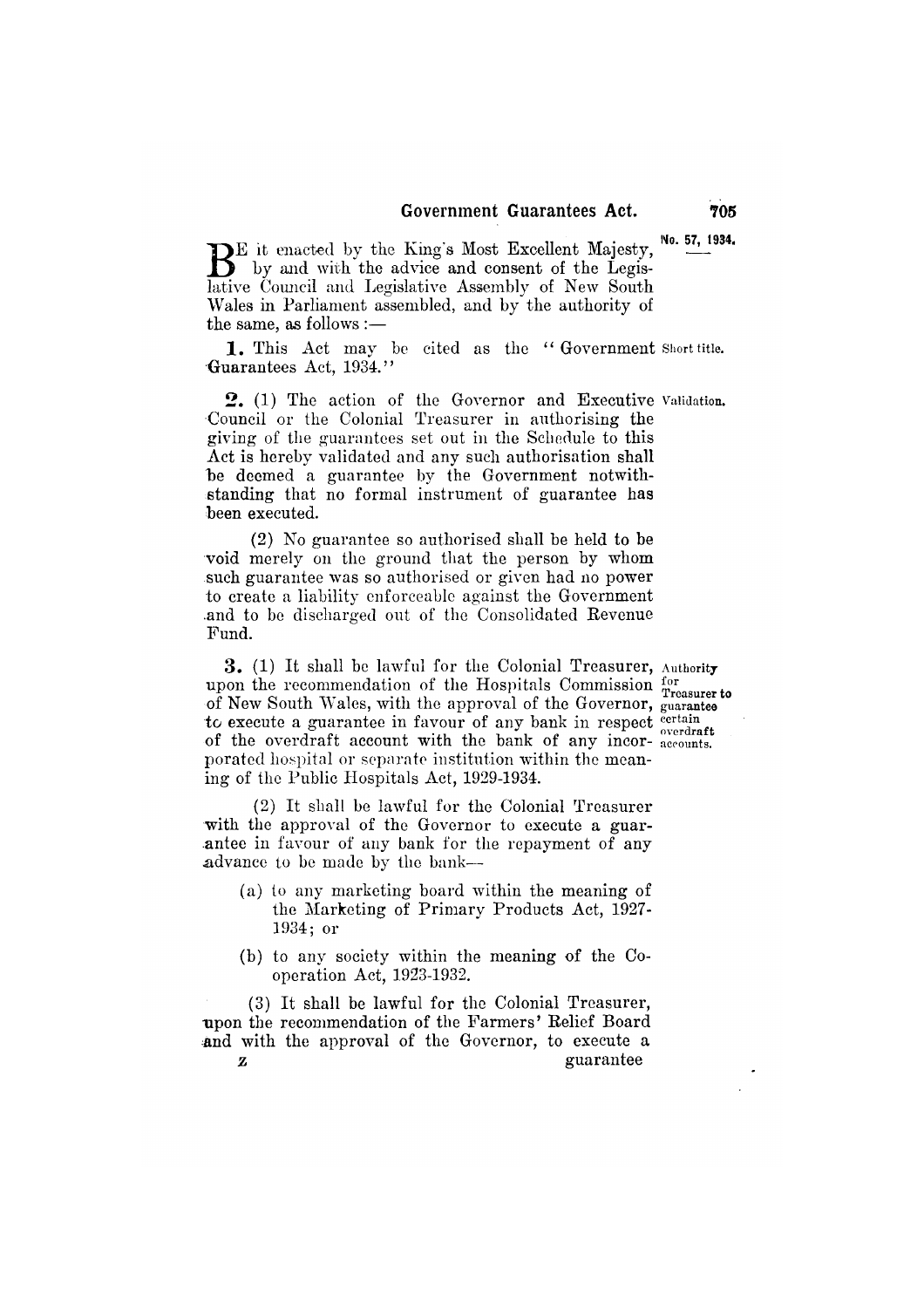No. 57, 1934.

706

guarantee in favour of any bank in respect of the account with the bank of a supervisor within the meaning of the Farmers' Relief Act, 1932-1934.

(4) It shall be lawful for the Colonial Treasurer, with the approval of the Governor, but subject to this Act, to renew any guarantee validated by this Act for such further period or periods as he may think fit, and either upon the same terms and conditions or upon such other terms and conditions and for the same amount or such other amount as may be agreed upon by him, the bank and the debtor.

(5) Nothing in this section shall require the renewal of a continuing guarantee validated by this Act or prejudice its operation as a continuing guarantee.

Provisions relating to guarantees given under this Act.

4. The following provisions shall apply to and in respect of any guarantee authorised by this Act to be given or to and in respect of the renewal of any guarantee validated by this Act:-

- (a) The guarantee shall be in such form and subject to such terms and conditions as are prescribed or as the Colonial Treasurer may determine.
- (b) The guarantee may include the interest charges and expenses chargeable by the bank against the principal debtor in the usual course of its business and the expenses of enforcing or obtaining or endeavouring to enforce or obtain payment of the debt guaranteed and such interest charges and expenses.
- (c) The guarantee may be expressed to include compound interest.
- (d) The bank shall obtain, take and hold such securities (if any) for the payment of the principal debt as the Colonial Treasurer may require.
- (e) The guarantee shall not be enforceable against the Colonial Treasurer or the Consolidated Revenue Fund unless and until the bank has exercised its rights and remedies under all securities held by or for it in respect of the debt guaranteed, other than the guarantee or where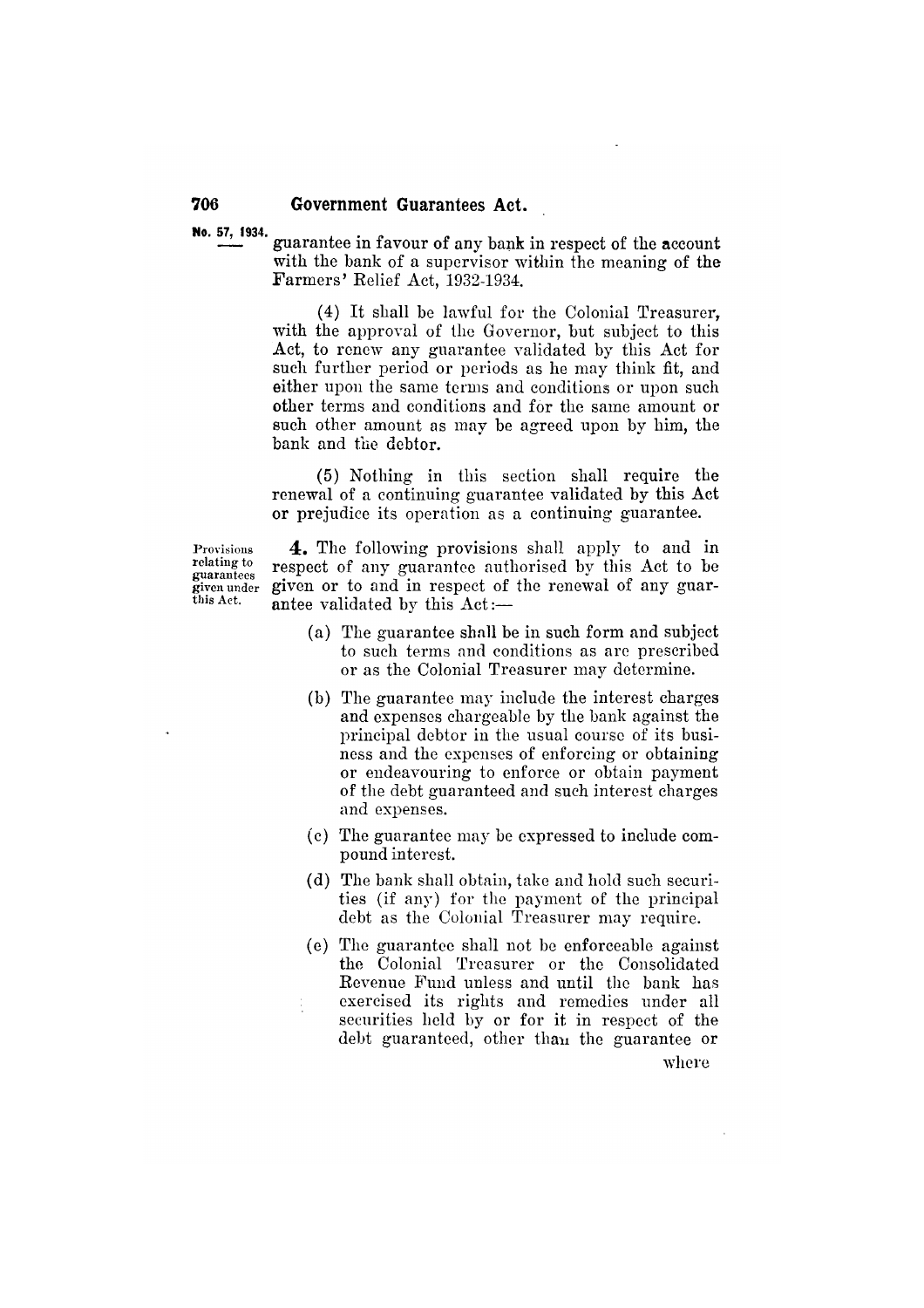where the principal debtor is an incorporated  $\frac{100}{100}$ ,  $\frac{57}{100}$ ,  $\frac{1934}{100}$ hospital or separate institution or a marketing board or a society within the meaning of the Cooperation Act, 1923-1932, unless a judge of the Supreme Court by order made on summons in Chambers declares that he is satisfied that the bank is unable to exercise such rights and remedies without undue interference with the operations of the hospital institution board or society concerned.

(f) The bank shall not without the consent in writing of the Colonial Treasurer assign or encumber the benefit of the guarantee.

5. Such sums as may from time to time become due Contingent and payable by the Colonial Treasurer under any guar-tion. antee validated or authorised by this Act may be paid out of the Consolidated Revenue Fund without further appropriation than this  $\Lambda$ ct.

6. (1) The Governor may make regulations not incon-Regulations. sistent with this Act prescribing all matters which by this Act are required or permitted to be prescribed or which are necessary or convenient to be prescribed for giving effect to this Act.

 $(2)$  The regulations shall—

÷

- (a) be published in the Gazette;
- (b) take effect from the date of publication or from a later date to be specified in the regulations; and
- (c) be laid before both Houses of Parliament within fourteen sitting days after publication if Parliament is in session and if not then within fourteen sitting days after the commencement of the next session.

If either House of Parliament passes a resolution of which notice has been given at any time within fifteen sitting days after such regulations have been laid before such House disallowing any regulation or part thereof, such regulation or part shall thereupon cease to have effect.

707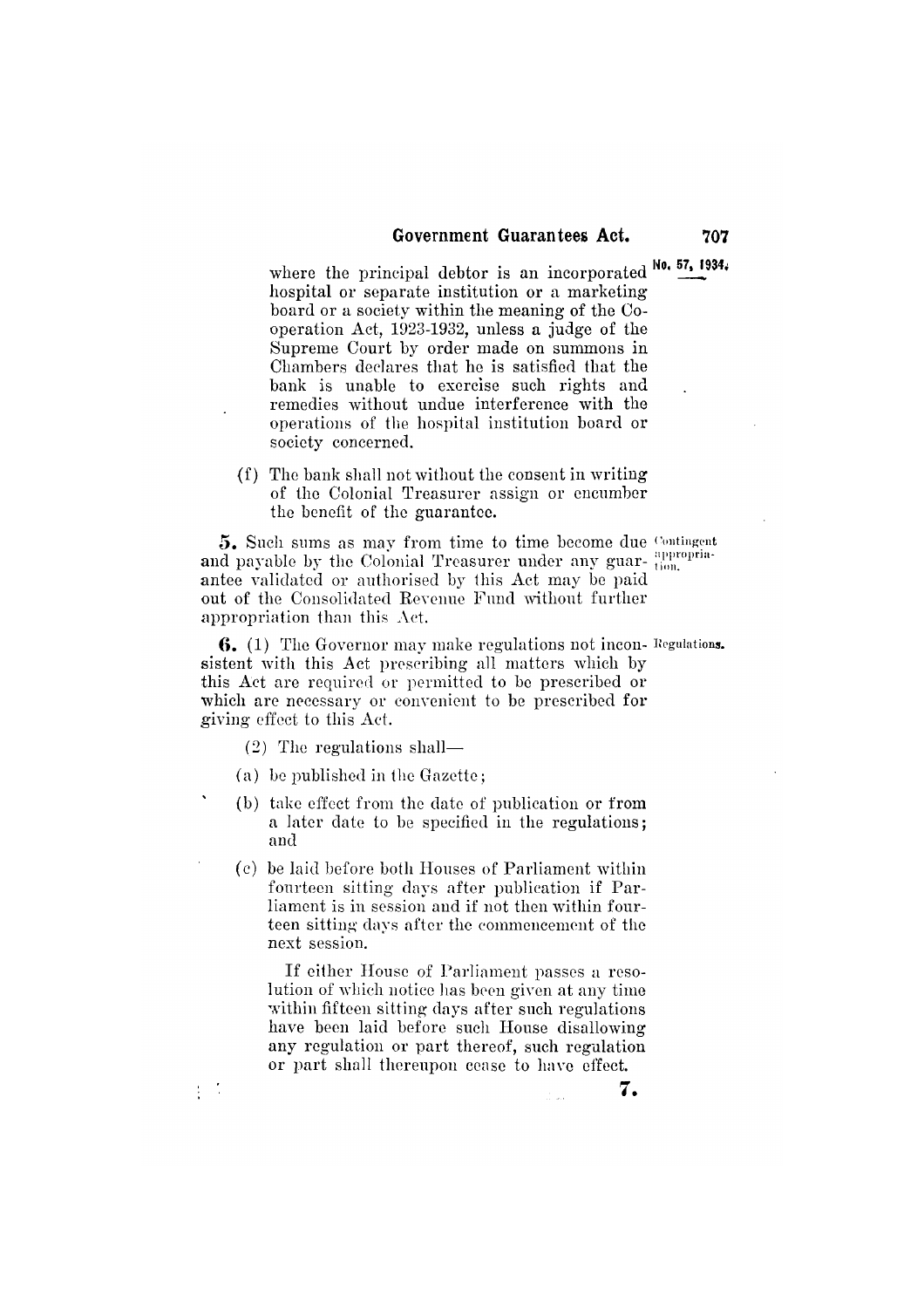No. 57, 1934. Amendment of Act<br>No. 43, 1902. amended—

New s. 8A.

(a) by inserting next after section eight the following new subheading and section :-

7. The Usury, Bills of Lading, and Written Memo-

randa Act, 1902, as amended by subsequent Acts, is

#### Satisfied securities.

A surety who<br>discharges the<br>liability to be manify to be<br>entitled to<br>assignment of<br>all securities held by the<br>creditor. treation,<br>
Imperial Act<br>
19 and 20 Vict.<br>
c. 97, s. 5;<br>
Q 31 Vic.<br>
No. 36, s. 4;<br>
Vict. No.<br>
8,788, s. 72.

¢

Sec. 12. (Revision.)

 $\mathcal{L}_2$ 

 $\bar{L}$  ,  $\bar{L}$ 

8A. Every person who, being surety for the debt or duty of another or being liable with another for any debt or duty, shall pay such debt or perform such duty, shall be entitled to have assigned to him or to a trustee for him every judgment specialty or other security which shall be held by the creditor in respect of such debt or duty whether such judgment specialty or other security shall or shall not be deemed at law to have been satisfied by the payment of the debt or performance of the duty; and such person shall be entitled to stand in the place of the creditor and to use all the remedies and if need be and upon a proper indemnity to use the name of the creditor in any action or other proceeding at law or in equity in order to obtain from the prineipal debtor or any co-surety, co-contractor, or co-debtor, as the case may be, indemnification for the advances made and loss sustained by the person who shall have so paid such debt or performed such duty and such payment or performance so made by such surety shall not be pleadable in bar of any such action or other proceeding by him:

Provided always that no co-surety,  $co$ contractor, or co-debtor shall be entitled to recover from any other co-surety, co-contractor, or co-debtor by the means aforesaid more than the just proportion to which as between those parties themselves such last-mentioned person shall be justly liable.

(b) by omitting from section twelve the words "ten or eleven" and by inserting in lieu thereof the words " or ten."

**SCHEDULE**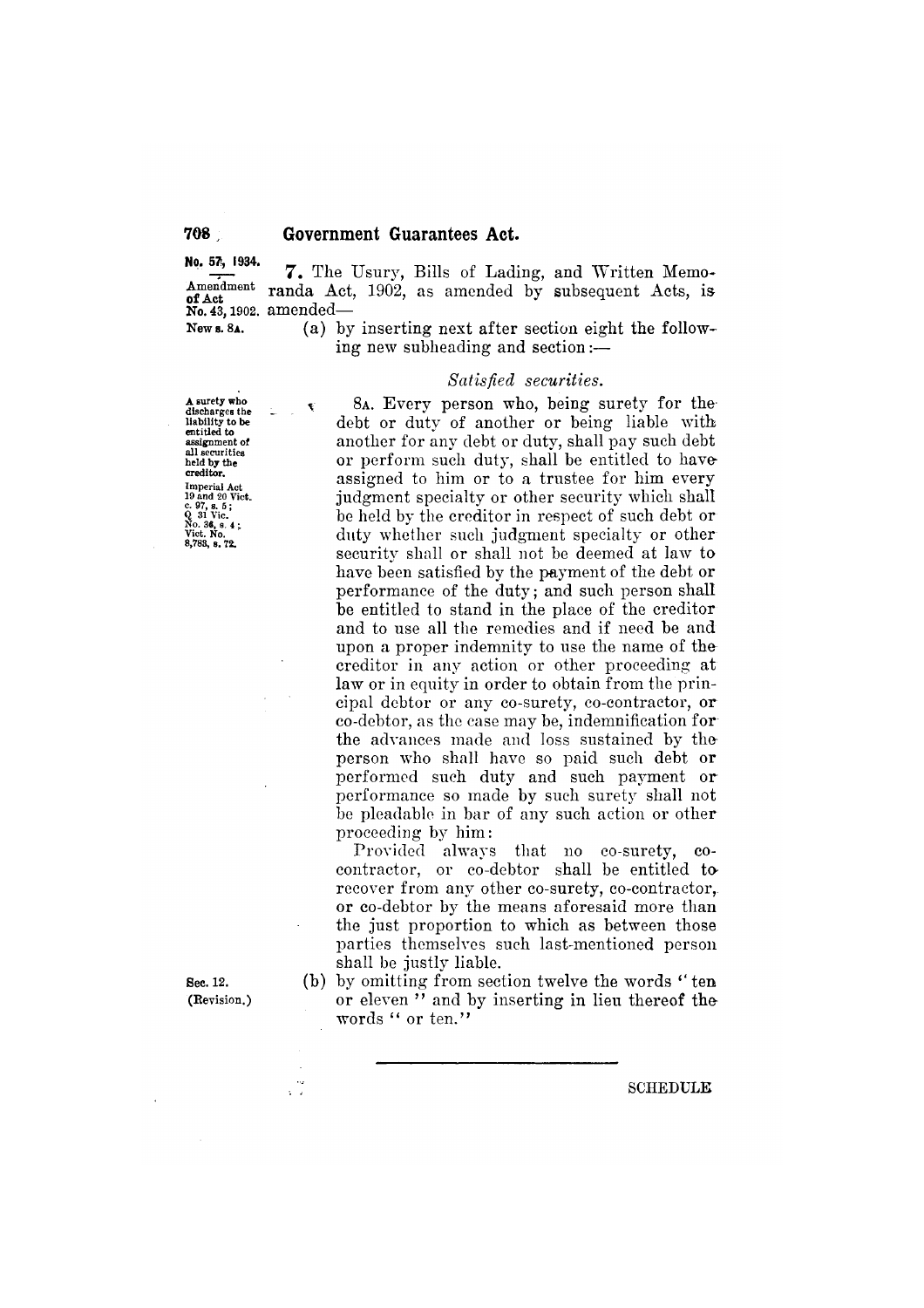No. 57, 1934.

 $\sim 10^{-10}$ 

## SCHEDULE.

# $\epsilon_{00}$ , 2(1)

 $\sim 10^7$ 

709

| Date. |                                | Debtor. |                                           |                                                                    | Creditor. |                       |                                                                      | Amount<br>Guaranteed. |              |                                            |          |                   |
|-------|--------------------------------|---------|-------------------------------------------|--------------------------------------------------------------------|-----------|-----------------------|----------------------------------------------------------------------|-----------------------|--------------|--------------------------------------------|----------|-------------------|
|       |                                |         | 10 May, 1926 Royal Prince Alfred Hospital |                                                                    |           |                       | Commercial Banking Co.                                               |                       |              | £<br>35,000                                | 0        | s. d.<br>$\Omega$ |
|       |                                |         |                                           |                                                                    |           |                       | of Sydney, Ltd., Sydney                                              |                       |              |                                            |          |                   |
|       | 31 Aug., 1926                  |         | ,,                                        | $\pmb{\mathcal{H}}$                                                | ,,        | $\cdots$              | ,,                                                                   | ,,                    |              | 10,000                                     | 0        | 0                 |
|       | 4 Jan., 1927                   |         | ,,                                        | ,,                                                                 | ,,        |                       | ,,                                                                   | ,,                    |              | 7,000                                      | 0        | 0                 |
|       | 15 Nov., 1927                  |         | ,,                                        | ,,                                                                 | ,,        | $\cdots$              | ,,                                                                   | $, \,$                |              | 10,000                                     | 0<br>0   | 0<br>$\Omega$     |
|       | 18 Sept., 1928<br>5 Mar., 1929 |         | ,,                                        | , ,                                                                | ,,        |                       | ,                                                                    | ,                     |              | 23,000<br>10,000                           | 0        | 0                 |
|       | 19 June, 1929                  |         | ,,                                        | $\bullet \bullet$                                                  | ,         | $\ddotsc$<br>$\cdots$ | $\pmb{\cdot}$                                                        | $\bullet$             | <br>         | 10,000                                     | 0        | 0                 |
|       |                                |         | ,,                                        | $^{\bullet}$                                                       | ,,        |                       | ,,                                                                   | ,,                    |              |                                            |          |                   |
|       |                                |         |                                           |                                                                    |           |                       |                                                                      |                       |              | £ 105,000                                  | 0        | 0                 |
|       | 11 Dec., 1928                  |         |                                           | Sydney Hospital                                                    |           |                       | Bank of N.S.W., Sydney                                               |                       |              | 69,000                                     | $\Omega$ | 0                 |
|       | 8 May, 1929                    |         | Royal North Shore Hospital                |                                                                    |           |                       | Bank of N.S.W., North<br>Sydney Branch.                              |                       |              | 54,000                                     | 0        | 0                 |
|       | 8 Oct., 1929                   |         |                                           |                                                                    |           |                       |                                                                      | $^{\bullet}$          |              | 32,392                                     | 0        | 0                 |
| 28 -  | $\ddot{\phantom{0}}$           | 1930    |                                           | St. George District Hospital                                       |           |                       | $\operatorname{Bank}$<br>of<br>Kogarah Branch.                       |                       | Australasia, | 5,000                                      | 0        | 0                 |
|       | 6 Dec., 1932                   |         | for                                       | Royal Alexandra Hospital<br>Children — General                     |           |                       | Bank of N.S.W., Camper-<br>down Branch.                              |                       |              | 15,000                                     | 0        | 0                 |
| 6     |                                | 1932    | $_{\rm for}$                              | Fund Account.<br>Royal Alexandra Hospital<br>$Children$ — Building |           |                       | ,,                                                                   |                       | $\ddotsc$    | 10,000                                     | 0        | 0                 |
|       | 3 July, 1933]                  |         |                                           | Fund Account.<br>Auburn District Hospital                          |           |                       | Bank of N.S.W., Auburn<br>Branch.                                    |                       |              | 500                                        | 0        | 0                 |
|       | 9 Jan., 1934                   |         | Hospital.                                 | Broken Hill and District                                           |           |                       | E.S. & A. Bank, Limited,<br>Broken Hill Branch.                      |                       |              | 5.500                                      | 0        | 0                 |
| 31    | ,,                             | 1934    |                                           | Cessnock District Hospital                                         |           |                       | Bank of N.S.W., Cessnock<br>Branch.                                  |                       |              | 6,000                                      | 0        | $\theta$          |
| 31    | ,,                             | 1934    |                                           | Kurri Kurri District Hospital                                      |           |                       | Bank of N.S.W., Kurri<br>Kurri Branch.                               |                       |              | 7,000                                      | 0        | 0                 |
| 31    | ,,                             | 1934    |                                           | Maitland Hospital                                                  |           |                       | Bank of N.S.W., West<br>Maitland Branch.                             |                       |              | 8,000                                      | 0        | 0                 |
| 31    |                                | 1934    |                                           | Orange District Hospital                                           |           |                       | Bank of N.S.W., Orange<br>Branch.                                    |                       |              | 1,000<br>and interest.                     | 0        | 0                 |
|       | 6 Dec., 1921                   |         | Murrumbidgee                              | Areas Co-operative Com-<br>pany, Limited.                          |           | Irrigation            | Bank of N.S.W., Leeton<br>Branch.                                    |                       |              | 35,000                                     | 0        | 0                 |
|       | 12 Oct., 1932<br>and           |         |                                           | Yenda Producers' Co-opera-<br>tive Society, Limited.               |           |                       | Bank of N.S.W., Yenda<br>Branch.                                     |                       |              | 3,000<br>and interest.                     | 0        | - 0               |
|       | 5 Sept., 1933                  |         |                                           |                                                                    |           |                       |                                                                      |                       |              |                                            |          |                   |
|       | 16 May, 1933                   |         | Wales.                                    | Rice Marketing Board for<br>the State of New South                 |           |                       | Bank of N.S.W., Leeton<br>Branch.                                    |                       |              | $205,000 \quad 0 \quad 9$<br>and interest. |          |                   |
|       | 5 April, 1934                  |         | ,,                                        |                                                                    |           |                       | ,,                                                                   |                       | ٠.           | $205,000 \quad 0 \quad 0$<br>and interest. |          |                   |
|       | 9 Jan., 1934]                  |         | Limited.                                  | Young District Producers'<br>Co-operative Association,             |           |                       | Commonwealth Bank of<br>Australia, Young Beh.                        |                       |              | 31,166 0<br>and interest.                  |          | 0                 |
|       | 1 May, 1934                    |         | ${\rm New}$                               | South Wales<br>Products Board.                                     |           | Dairy                 | Commercial Banking Co.<br>of Sydney, Ltd., Royal<br>Exchange Branch. |                       |              | 300 -<br>and interest.                     | 0        | 0                 |

ال<br>التي تعلق الأستاذة المراد

 $\sim 10^7$ 

# **SCHEDULE**

 $\sim 10^{11}$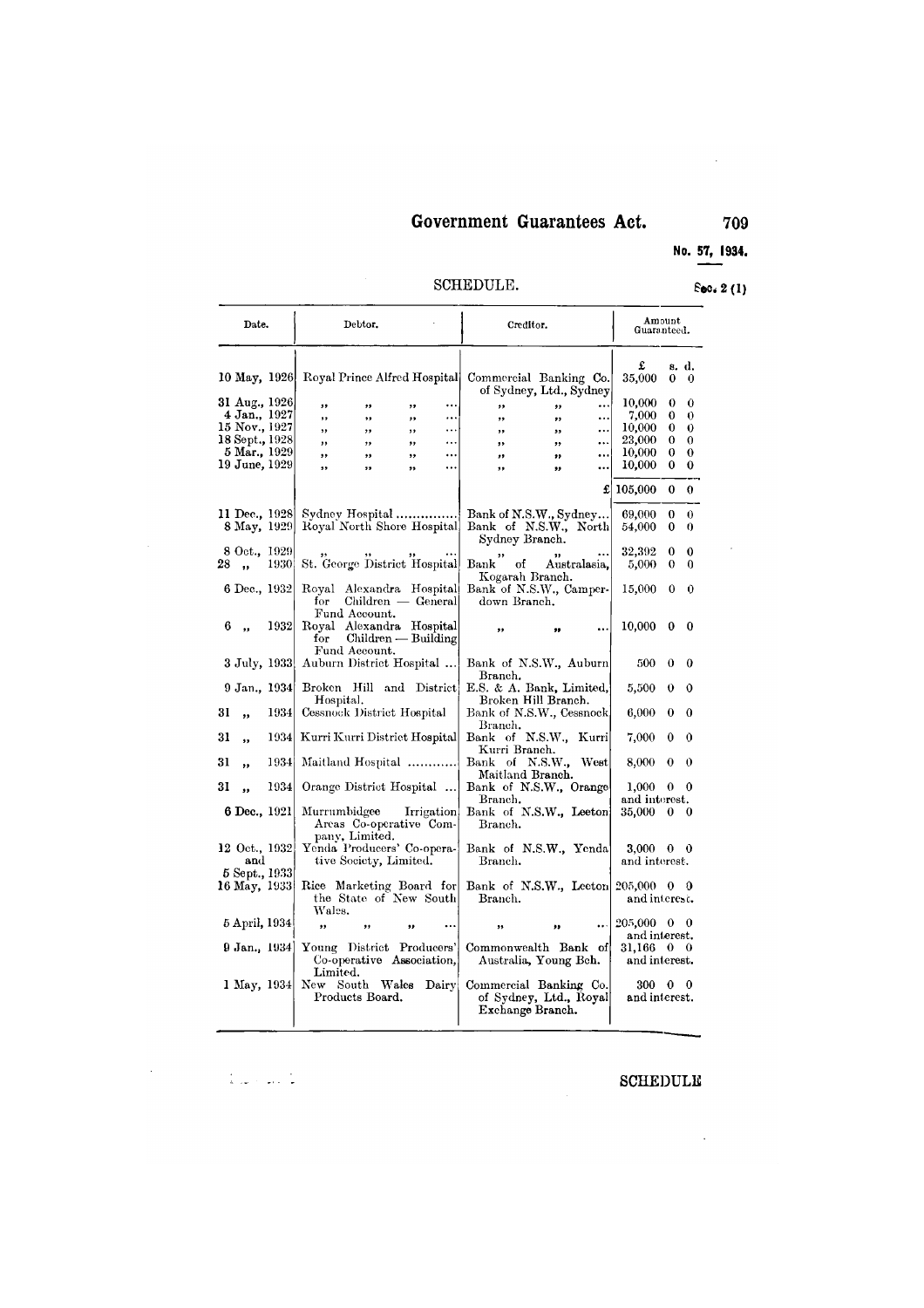No. 57, 1934.

 $\mathcal{L}^{\text{max}}_{\text{max}}$  . The  $\mathcal{L}^{\text{max}}_{\text{max}}$ 

 $\mathcal{A}^{\mathcal{A}}$  and  $\mathcal{A}^{\mathcal{A}}$  and  $\mathcal{A}^{\mathcal{A}}$ 

## $\operatorname{SCHEDULE}-continued.$

|    | Date.         |               | Debtor.                                                                                                                    | Creditor.                                                            | Amount<br>Guaranteed.                    |                     |                       |
|----|---------------|---------------|----------------------------------------------------------------------------------------------------------------------------|----------------------------------------------------------------------|------------------------------------------|---------------------|-----------------------|
|    | 8 May, 1934   |               | Irrigation Co-operative So-<br>cieties, Limited.                                                                           | Bank of N.S.W., Yenda<br>Branch.                                     | £<br>10,000<br>and interest.             | s. d.<br>$\theta$ 0 |                       |
| 15 | ,,            | 1934          | Egg Marketing Board for the<br>Counties of Cumberland<br>and Northumberland, and<br>Shires of Nattai and Wol-<br>londilly. | Commonwealth Bank of<br>Australia, Sydney.                           | 55,000 0 0<br>and interest.              |                     |                       |
|    | 16 Oct., 1928 |               | White Memorial Swimming<br>Baths Committee.                                                                                | Commercial Banking Co.<br>of Sydney, Ltd., Mus-<br>wellbrook Branch. | $3,500 \quad 0 \quad 0$                  |                     |                       |
|    | 26 Mar., 1926 |               | The Sydney Harbour Trust<br>Clerical and General Offi-<br>cers' Association, Ticket<br>Organisation.                       | Bank of N.S.W., Sydney                                               | $1,250 \quad 0 \quad 0$                  |                     |                       |
|    |               | 1 June, 1933  | N.S.W. Public Service Pro-<br>fessional Officers' Asso-<br>ciation Season Ticket Or-<br>ganisation.                        | Bank of N.S.W., Royal<br>Exchange Branch.                            | $1,500 \quad 0 \quad 0$<br>and interest. |                     |                       |
|    | 20 Mar., 1934 |               | Public Service Association of<br>N.S.W. Season Ticket Or-<br>ganisation.                                                   | Commercial Banking Co.<br>of Sydney, Ltd., Sydney                    | $2,500 \quad 0$                          |                     | $\mathbf{0}$          |
|    | 4 Sept., 1929 | 29 Oct., 1929 | J. C. Lennon<br>.<br>J. D. Smith                                                                                           | Bank of N.S.W., Inverell<br>Branch.<br>Bank of N.S.W., Trundle       | 5,040<br>300                             | 0<br>0              | $\boldsymbol{0}$<br>0 |
| 17 | ,,            | 19331         | C. W. Beer, Supervisor,                                                                                                    | Branch.<br>Bank of N.S.W., Murwill-                                  | 100                                      | $\bf{0}$            | 0                     |
| 17 | ,,            | 1933          | Farmers' Relief Board.<br>R. E. Cumming, Supervisor,                                                                       | umbah Branch.<br>Bank of N.S.W., Moree                               | 100                                      | 0                   | 0                     |
| 17 | ,,            | 1933          | Farmers' Relief Board.<br>W. E. Frost, Supervisor,                                                                         | Branch.<br>Bank of N.S.W., Cano-                                     | 200                                      | 0                   | 0                     |
| 17 | ,,            |               | Farmers' Relief Board.<br>1933 W. J. Johnson, Supervisor,                                                                  | windra Branch.<br>Bank of N.S.W., Grafton!                           | 100                                      | $\Omega$            | 0                     |
| 17 | ,,            | 1933          | Farmers' Relief Board.<br>J. S. Longhurst, Supervisor,                                                                     | Branch.<br>Bank of N.S.W., Bega<br>Branch.                           | 100                                      | 0                   | 0                     |
| 17 | ,,            | 1933          | Farmers' Relief Board.<br>H. A. Marks, Supervisor,<br>Farmers' Relief Board.                                               | Bank of N.S.W., Bellingen<br>Branch.                                 | 100                                      | 0                   | 0                     |
| 17 | ,,            | 1933          | E. T. Matthews, Supervisor,<br>Farmers' Relief Board.                                                                      | Bank of N.S.W., Denili-<br>quin Branch.                              | 200                                      | $\theta$            | $\theta$              |
| 17 | ,,            |               | 1933 H. G. Norton, Supervisor,<br>Farmers' Relief Board.                                                                   | Bank of N.S.W., Corowa<br>Branch.                                    | 150                                      | $\bf{0}$            | 0                     |
| 17 | ,,            | 1933]         | D. R. Parker, Supervisor,<br>Farmers' Relief Board.                                                                        | Bank of N.S.W., Kempsey<br>Branch,                                   | 100                                      | $\bf{0}$            | 0                     |
| 17 | ,,            | 1933          | F. A. Paterson, Supervisor,<br>Farmers' Relief Board.                                                                      | Bank of N.S.W., Lismore<br>Branch.                                   | 100                                      | 0                   | 0                     |
| 17 | ,,            | 1933          | J. D. Purcell, Supervisor,<br>Farmers' Relief Board.                                                                       | Bank of N.S.W., Junee<br>Branch.                                     | 150                                      | $\mathbf 0$         | 0                     |
| 17 | ,             | 19331         | J. R. Souter, Supervisor,<br>Farmers' Relief Board.                                                                        | Bank of N.S.W., Glen<br>Innes Branch.                                | 100                                      | $\theta$            | $\Omega$              |
| 17 |               | 1933]         | H. H. Stevenson, Supervisor,<br>Farmers' Relief Board.                                                                     | Bank of N.S.W., Tam-<br>worth Branch.                                | 200                                      | $\bf{0}$            | 0                     |
| 17 | ,,            | 19331         | W. D. Sykes, Supervisor,<br>Farmers' Relief Board.                                                                         | Bank of N.S.W., Went-<br>worth Branch.                               | 100                                      | $\bf{0}$            | 0                     |
|    |               |               |                                                                                                                            |                                                                      |                                          |                     |                       |

#### **SCHEDULE**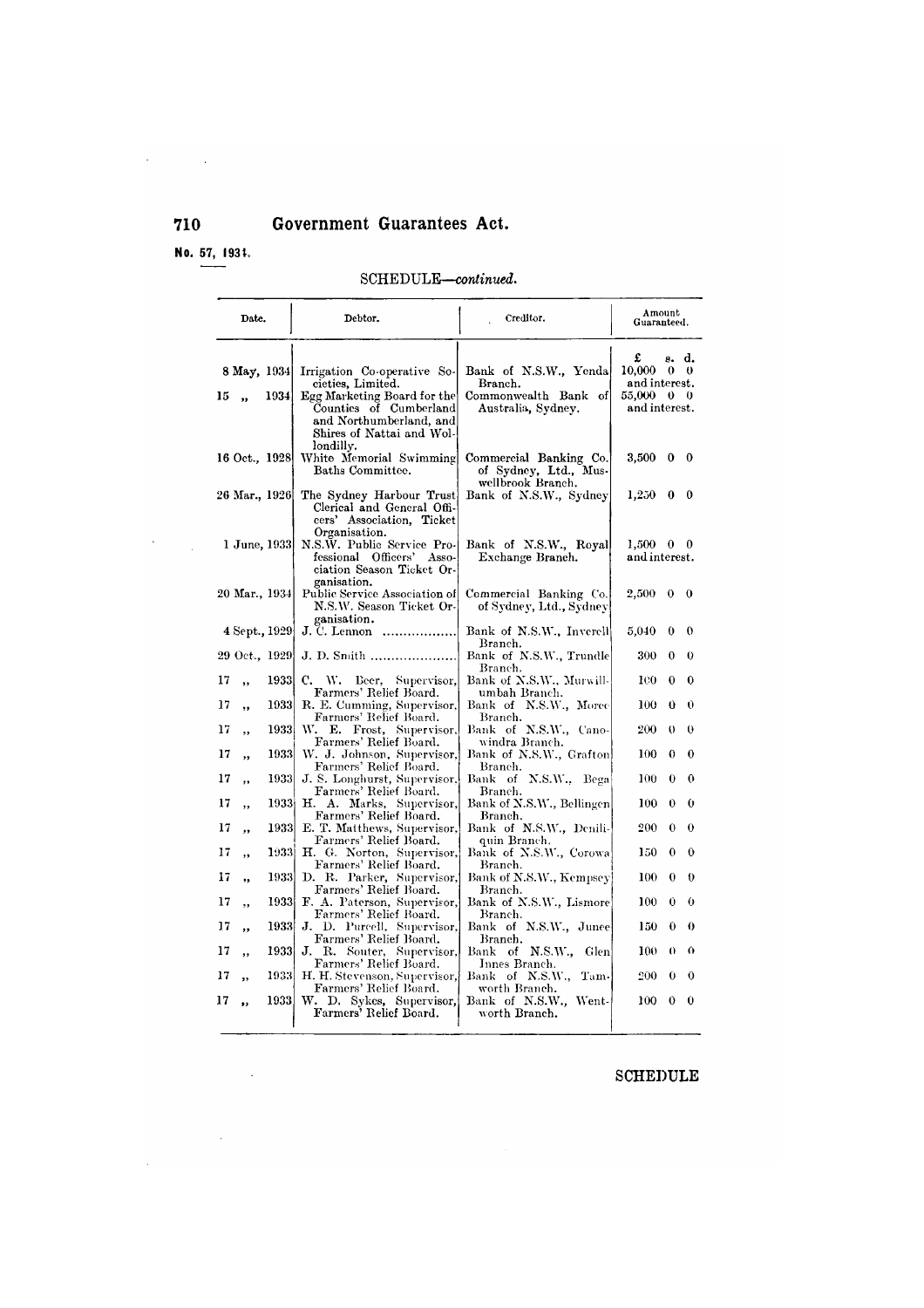No. 57, 1934.

 $\mathcal{A}^{\mathcal{A}}$ 

 $\sim$ 

SCHEDULE-continued.

 $\mathcal{A}^{\mathcal{A}}$ 

|    | Date.                   |               | Debtor.                                                     | Creditor.                                                                               | Amount<br>Guaranteed. |          |              |  |
|----|-------------------------|---------------|-------------------------------------------------------------|-----------------------------------------------------------------------------------------|-----------------------|----------|--------------|--|
|    |                         | 17 Oct., 1933 | T. A. Tester, Supervisor,<br>Farmers' Relief Board.         | Bank of N.S.W., Young<br>Branch.                                                        | £<br>100              | $\Omega$ | в. d.<br>- 0 |  |
| 17 | ٠.                      | 1933          | M. C. Tweedie, Supervisor,<br>Farmers' Relief Board.        | Bank of N.S.W., Gunne-<br>dah Branch.                                                   | 200                   | 0        | 0            |  |
| 17 | $\overline{\mathbf{z}}$ | 1933          | A. F. Witcombe, Supervisor,<br>Farmers' Relief Board.       | Bank of N.S.W., Grenfell<br>Branch.                                                     | 150                   | 0        | 0            |  |
| 17 | ,,                      |               | 1933 D. L. Young, Supervisor,<br>Farmers' Relief Board.     | Bank of N.S.W., Albury<br>Branch.                                                       | 250                   | 0        | 0            |  |
| 17 | $\ddot{\phantom{0}}$    | 1933          | L. C. Abbott, Supervisor,<br>Farmers' Relief Board.         | Commercial Banking Co.<br>of Sydney, Ltd., Berri-<br>gan Branch.                        | 200                   | 0        | 0            |  |
| 17 | ,                       | 1933          | C. D. Cook, Supervisor,<br>Farmers' Relief Board.           | Commercial Banking Co.<br>of Sydney, Ltd., Bar-<br>raba Branch.                         | 250                   | 0        | $\Omega$     |  |
| 17 | ,,                      | 1933          | H. L. Dawson, Supervisor,<br>Farmers' Relief Board.         | Commercial Banking Co.<br>of Sydney, Ltd., Coota-<br>mundra Branch.                     | 100                   | 0        | $\bf{0}$     |  |
| 17 | ,,                      | 1933          | 0. F.<br>Ebert, Supervisor,<br>Farmers' Relief Board.       | Commercial Banking Co.<br>of Sydney, Ltd., Warren<br>Branch.                            | 150                   | 0        | 0            |  |
| 17 | ,,                      | 19331         | A. D. Hickey, Supervisor.<br>Farmers' Relief Board.         | Commercial Banking Co.<br>of Sydney, Ltd., Gos<br>ford Branch.                          | 150                   | 0        | 0            |  |
| 17 | ,,                      |               | 1933 J. P. Le Lievre, Supervisor,<br>Farmers' Relief Board. | Commercial Banking Co.<br>of Sydney, Ltd., Cobar<br>Branch.                             | 100                   | 0        | 0            |  |
| 17 | ,,                      | 1933)         | B. W. Loder, Supervisor,<br>Farmers' Relief Board.          | Commercial Banking Co.                                                                  | 200                   | 0        | 0            |  |
| 17 | $\bullet$               | 1933          | G. E. Metealfe, Supervisor,<br>Farmers' Relief Board.       | of Sydney, Ltd., Sydney.<br>Commercial Banking Co.<br>of Sydney, Ltd., Cooma<br>Branch. | 100                   | 0        | 0            |  |
| 17 | ,,                      |               | 1933 G. E. Mitchell, Supervisor,<br>Farmers' Relief Board.  | Commercial Banking Co.<br>of Sydney, Ltd., Goul-<br>burn Branch.                        | 100                   | 0        | 0            |  |
| 17 | ,,                      | 1933          | H. G. Moffitt, Supervisor,<br>Farmers' Relief Board.        | Commercial Banking Co.<br>of Sydney, Ltd., Gren-<br>fell Branch.                        | 100                   | $\theta$ | $_{0}$       |  |
| 17 | ,,                      | 1933          | R. S.<br>Moore, Supervisor,<br>Farmers' Relief Board.       | Commercial Banking Co.<br>of Sydney, Ltd., Young<br>Branch.                             | 200                   | 0        | Q            |  |
| 17 | ,,                      | 1933          | D. P. McGee, Supervisor,<br>Farmers' Relief Board.          | Commercial Banking Co.<br>of Sydney, Ltd., West<br>Wyalong Branch.                      | 500                   | 0        | 0            |  |
| 17 | ,,                      | 1933          | E. R. Patston, Supervisor,<br>Farmers' Relief Board.        | Commercial Banking Co.<br>of Sydney, Ltd., Armi-<br>dale Branch.                        | 100                   | 0        | 0            |  |
| 17 | ٠.                      | 1933          | R. S. Phillips, Supervisor,<br>Farmers' Relief Board.       | Commercial Banking Co.<br>of Sydney, Ltd., Yass<br>Branch.                              | 100                   | G        | 0            |  |
| 17 | ,,                      |               | 1933 E. J. Pollock, Supervisor,<br>Farmers' Relief Board.   | Commercial Banking Co.<br>of Sydney, Ltd., Casino<br>Branch.                            | 200                   | Û        | 0            |  |

## ${\tt SCHEDULE}$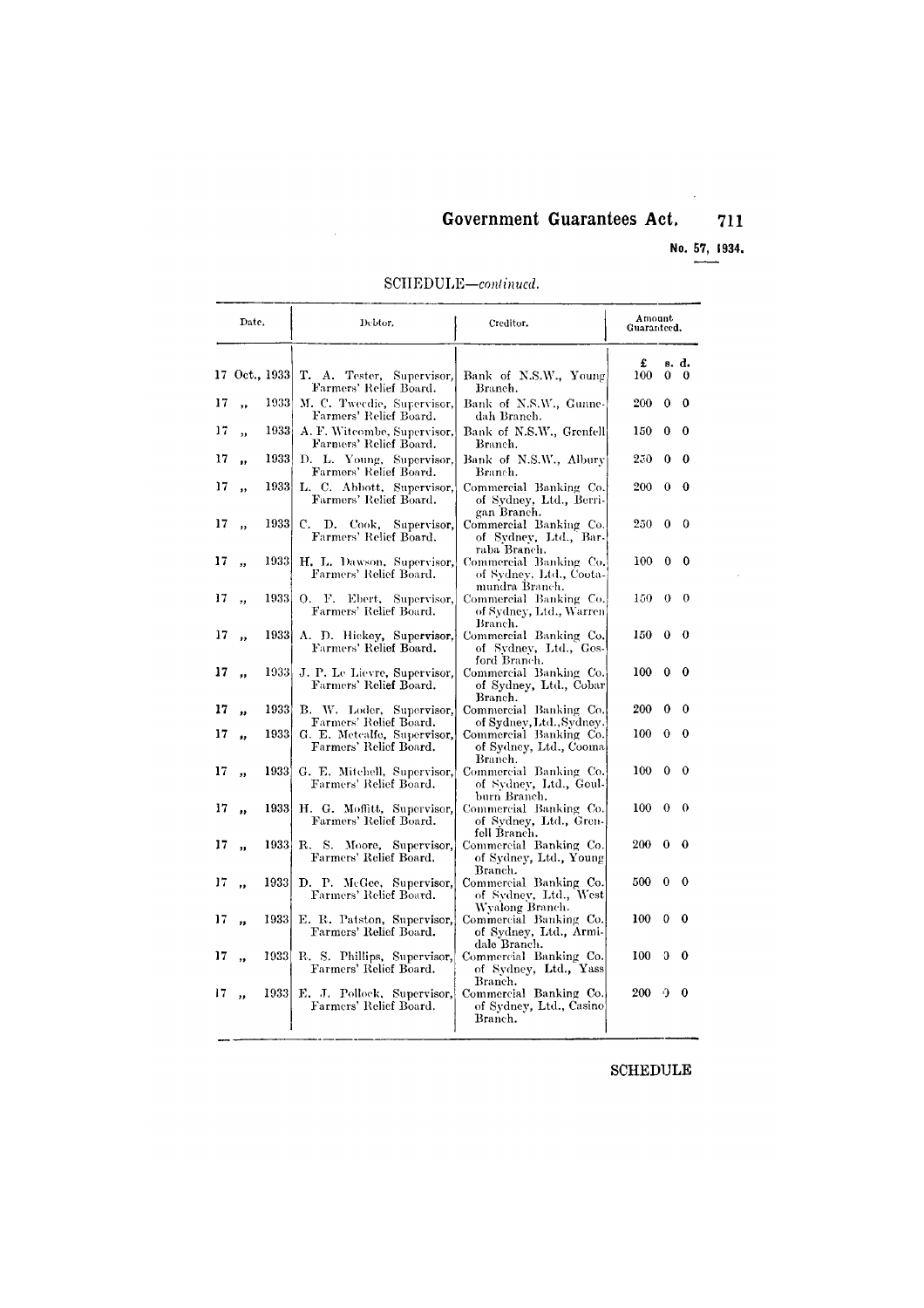No. 57, 1934.

#### $SCHEDULE$ -continued.

 $\ddot{\phantom{a}}$ 

|        | Date.                |              | Debtor.                                                                               | Creditor.                                                             | Amount<br>Guaranteed. |                    |                |
|--------|----------------------|--------------|---------------------------------------------------------------------------------------|-----------------------------------------------------------------------|-----------------------|--------------------|----------------|
|        |                      |              | Short, Supervisor,<br>17 Oct., 1933  S. H.<br>Farmers' Relief Board.                  | Commercial Banking Co.<br>of Sydney, Ltd., West<br>Maitland Branch.   | £<br>100              | s.<br>$\mathbf{0}$ | d.<br>$\theta$ |
| 17     | $\ddot{\phantom{0}}$ | 1933         | Stitt, Supervisor,<br>Н.<br>Н.<br>Farmers' Relief Board.                              | Commercial Banking Co<br>of Sydney, Ltd., Moree<br>Branch.            | 1,000                 | 0                  | 0              |
| 17     | ,,                   | 1933         | G. P. Turner, Supervisor,<br>Farmers' Relief Board.                                   | Commercial Banking Co.<br>of Sydney, Ltd., Wagga<br>Wagga Branch.     | 500                   | $\bf{0}$           | 0              |
| 17     | ,,                   | 1933         | S.<br>Wild.<br>Supervisor,<br>J.<br>Farmers' Relief Board.                            | Commercial Banking Co.<br>of Sydney, Ltd., Henty<br>Branch.           | 500                   | 0                  | 0              |
| 17     |                      | 1933         | W.<br>Wilson,<br>Supervisor,<br>Farmers' Relief Board.                                | Commercial Banking Co.<br>of Sydney, Ltd., Inverell<br>Branch.        | 100                   | $\bf{0}$           | 0              |
|        | 14 Mar., 1934        |              | J. F. Auswild, Supervisor,<br>Farmers' Relief Board.                                  | Commercial Banking Co.<br>of Sydney, Ltd., Lake<br>Cargelligo Branch. | 1,000                 | $\bf{0}$           | 0              |
|        | 14,                  | 1934         | $\ddotsc$<br>.,<br>                                                                   | Commercial Banking Co.<br>оf<br>Sydney,<br>Ltd.,<br>Temora Branch.    | 1.000                 | $\bf{0}$           | $\bf{0}$       |
|        | 5 April, 1934        |              | Boyd,<br>J.<br>Supervisor,<br>Farmers' Relief Board.                                  | Bank of N.S.W., Peak Hill<br>Branch.                                  | 200                   | 0                  | 0              |
| 5      | ,,                   | 1934         | E. H. Graham, Supervisor,<br>Farmers' Relief Board.                                   | Bank of N.S.W., Hillston<br>Branch.                                   | 2,000                 | $\bf{0}$           | 0              |
| 5      | ٠,                   | 1934         | G.<br>F.<br>Grill,<br>Supervisor,<br>Farmers' Relief Board.                           | Bank of N.S.W., Manilla<br>Branch.                                    | 100                   | 0<br>0             | 0              |
| 5<br>5 | ,,                   | 1934<br>1934 | Steel,<br>Е.<br>Supervisor,<br>Farmers' Relief Board.<br>C. C. Brownhill, Supervisor, | Bank of N.S.W., Cowra<br>Branch.<br>Commercial Banking Co.            | 200<br>400            | $\mathbf 0$        | 0<br>0         |
|        | ,,                   |              | Farmers' Relief Board.                                                                | of Sydney, Ltd., Parkes<br>Branch.                                    |                       |                    |                |
| 5      |                      | 1934         | G.<br>Muir, Supervisor,<br>J.<br>Farmers' Relief Board.                               | Commercial Banking Co.<br>of Sydney, Ltd., Wel-<br>lington Branch.    | 700                   | 0                  | 0              |
| 5      | ,,                   | 1934         | E. H. Sadgrove, Supervisor,<br>Farmers' Relief Board.                                 | Commercial Banking Co.<br>of Sydney, Ltd., Narro-<br>min≅ Branch.     | 200                   | $\bf{0}$           | 0              |
| 17     |                      | 1934)        | W. T. Easdown, Supervisor,<br>Farmers' Relief Board.                                  | Bank of N.S.W., Coona-<br>barabran Branch.                            | 500                   | $\theta$           | $\Omega$       |
| 17     | ٠.                   | 1934         | N. J. Hanlin, Supervisor,<br>Farmers' Relief Board.                                   | Bank of N.S.W., Condo-<br>bolin Branch.                               | 500                   | 0                  | Θ              |
| 17     | ,,                   | 1934         | W. J. Kinross, Supervisor,<br>Farmers' Relief Board.                                  | Bank of N.S.W., Inverell<br>Branch.                                   | 1,000                 | $\bf{0}$           | $\bf{0}$       |
|        | 1 May, 1934          |              | W. J. Green, Supervisor,<br>Farmers' Relief Board.                                    | Bank of N.S.W., Forbes<br>Branch.                                     | 400                   | $\bf{0}$           | 0              |
| 15     | ,,                   | 1934         | W. H. Bentley, Supervisor,<br>Farmers' Relief Board.                                  | Bank of N.S.W., Orange<br>Branch,                                     | 600                   | 0                  | 0              |
| 15     | ٠,                   | 1934         | J.<br>Campbell,<br>Supervisor.<br>Farmers' Relief Board.                              | Bank of N.S.W., Wagga<br>Wagga Branch.                                | 750                   | $\bf{0}$           | 0              |
| 15     | ,,                   | 1934         | Н.<br>В.<br>$Duff$ ,<br>Supervisor,<br>Farmers' Relief Board.                         | Bank of N.S.W., Mudgee<br>Branch.                                     | 200                   | $\bf{0}$           | 0              |

 $\label{eq:2.1} \frac{d\mathbf{y}}{d\mathbf{x}}=\frac{d\mathbf{y}}{d\mathbf{x}}\left(\mathbf{x}^{(1)}\right)^{T}=\frac{d\mathbf{x}}{d\mathbf{x}}\left(\mathbf{x}^{(2)}\right)^{T}$ 

 $\mathcal{A}$ 

# ${\bf SCHEDULE}$

 $\sim 10^{-10}$